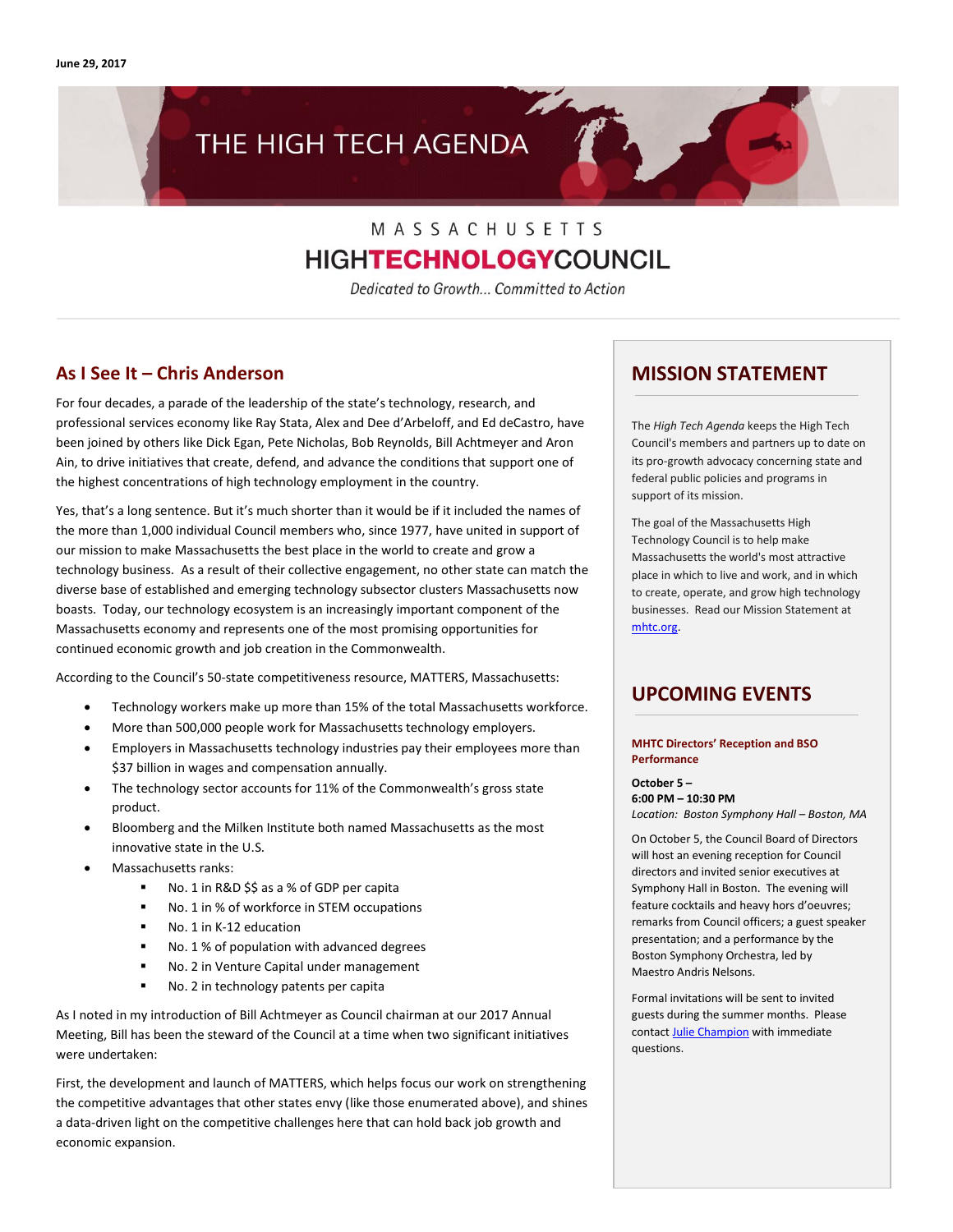Second is the development and implementation of our strategy to address the very real negative consequences of a proposed amendment to the Massachusetts Constitution that puts at risk much of the progress the Commonwealth has made in distancing itself from the "Taxachusetts" days of old and our enviable position today as one of the most robust technology economies in the nation.

I look forward to our future under the leadership of Aron Ain, the Council's new chairman. Together, our leadership and members share a commitment to a stronger and more resilient Massachusetts technology economy that provides important quality of life benefits for all Massachusetts residents.



*Governor Charlie Baker*

# **Tech Leaders Convene for Council Annual Meeting; Celebrate Council's 40th Anniversary**

On June 6, hundreds of senior technology executives convened in Boston for the Council's 40<sup>th</sup> anniversary Annual Meeting. **Governor Charlie Baker** delivered a keynote address and praised the Council's track record of helping to create the conditions for the sector's success. "Thank you to all those folks who brought the Council to life once upon a time," said the Governor. "It's a great organization, with a great history and a great future, just like the Commonwealth."

**Scott Cohn, CNBC Special Correspondent and founder of [CNBC's Top State's for Business](http://www.cnbc.com/americas-top-states-for-business/)** treated attendees to a presentation on how CNBC formulates the widely-cited rankings. Cohn explained that Massachusetts' current  $20<sup>th</sup>$  ranking stems from high marks in the "Workforce", "Education" and "Innovation" categories, but lagging performance in "Cost of Doing Business", "Infrastructure" and "Cost of Living."

CNBC's assessment echoes the Council's [MATTERS State Profile for Massachusetts](http://matters.mhtc.org/profile) where the Commonwealth ranks first in "Talent" but is 40<sup>th</sup> in "Tax" and 43<sup>rd</sup> in "Cost of Doing Business. Cohn suggested that states looking to improve their rankings should "close skills gaps, mind infrastructure quality, and balance business cost burdens with benefits provided to companies and citizens.

| ** America's TOP STATES FOR BUSINESS ** |     |                                                                                      |
|-----------------------------------------|-----|--------------------------------------------------------------------------------------|
|                                         |     | <b>MATTERS</b><br>MASSACHUSETTS TECHNOLOGY, TALENT,<br>AND ECONOMIC REPORTING SYSTEM |
| <b>WORKFORCE/TALENT</b>                 | #2  | #1                                                                                   |
| <b>COST OF BUSINESS/TAX</b>             | #46 | #43/#40                                                                              |
| <b>QUALITY OF LIFE</b>                  | #17 | #14                                                                                  |

# **UPCOMING EVENTS**

#### **MHTC Board of Directors Meeting**

**December 7– 10:00 AM – 12:00 PM** *By invitation*

Please RSVP via calendar invitation or email to [julie@mhtc.org.](mailto:julie@mhtc.org)

# **BOARD OF DIRECTORS**

Analog Devices, Inc. Bain Capital Private Equity Bentley University Boston Scientific Corporation Brooks Automation, Inc. Care.com Carruth Capital LLC Choate Hall & Stewart LLP CIO Magazine (Editor Emeritus) Continuum Managed Services LLC Dassault Systèmes Americas Corp. Deloitte Dunn Rush & Co. LLC Ernst & Young LLP Goodwin Procter LLP Jenzabar, Inc. KPMG LLC Kronos Incorporated Mercury Systems, Inc. MilliporeSigma MKS Instruments, Inc. Monster Worldwide, Inc. Northeastern University Parthenon-EY People's United Bank PTC Putnam Investments Radius Health, Inc. Raytheon Company Stratus Technologies Inc. Textron Systems The Charles Stark Draper Laboratory Inc. The Kraft Group The MITRE Corporation The University of Massachusetts System Trinity Partners LLC Worcester Polytechnic Institute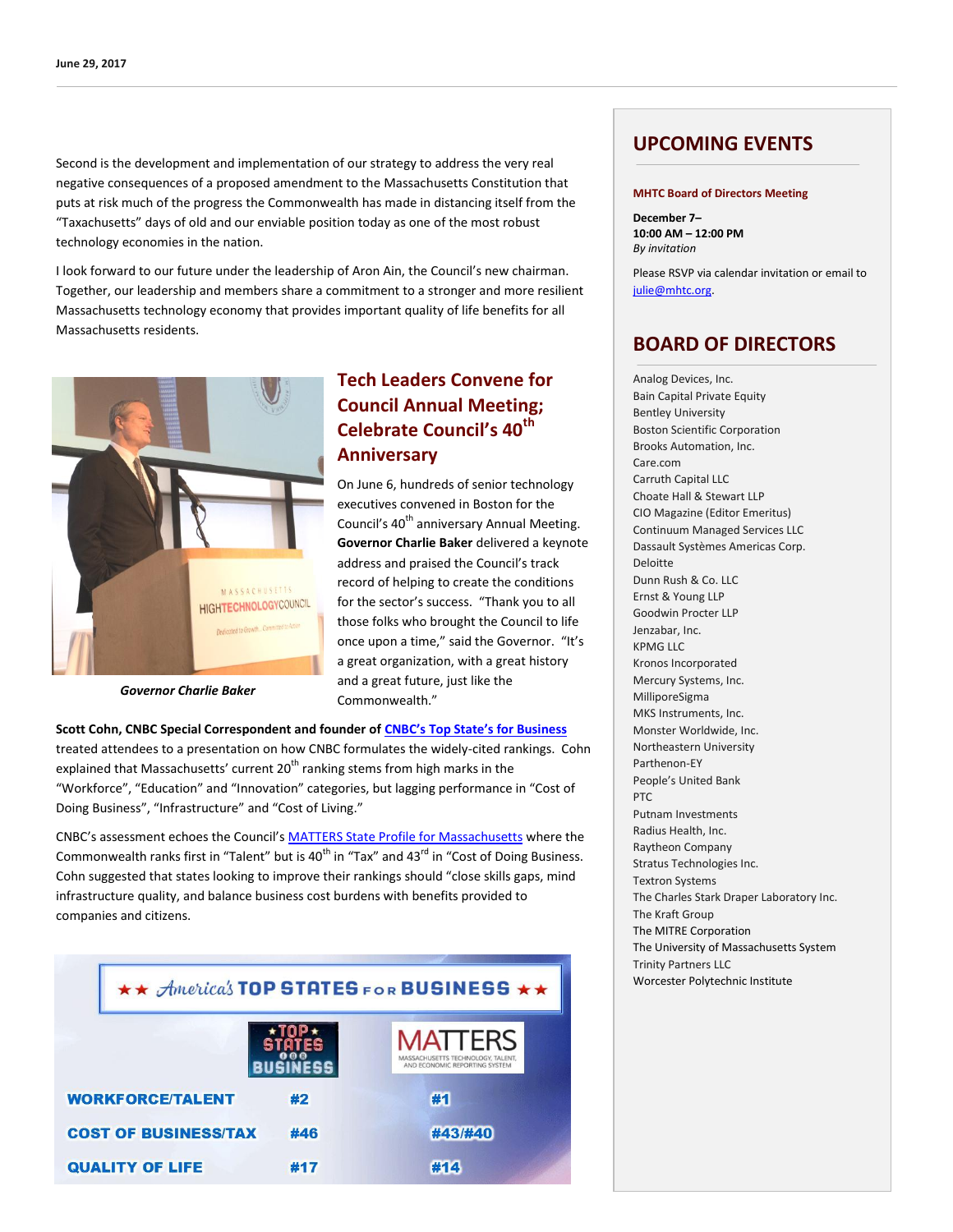

The Council's Board of Directors presented the inaugural **Ray Stata Leadership and Innovation Award** to **Aron Ain, CEO of Kronos** and the Council's incoming Chairman. Ray Stata, founder of **Analog Devices** was also the co-founder and first president of the Massachusetts High Technology Council. Ray retired after 40 years of continuous service as a member of the Council's board of directors and is succeeded by Vincent Roche, CEO of Analog Devices.

Council members also elected Udit Batra of Millipore Sigma to the position of Vice Chairman of the Council, and elected three new directors: Vincent Roche (Analog), Jane Steinmetz (Ernst & Young), and Darren Donovan (KPMG). View VIDEO highlights of the meeting **[here](https://vimeo.com/223335837)**.

*Aron Ain, CEO, Kronos Incorporated*

# **Legal Challenge Up Next for Constitutional Amendment "Tax Trap"**

On June 14, the Massachusetts Legislature again approved a proposed constitutional amendment that would impose an additional 4% tax on any personal income over \$1M. But before the special-interest backed measure, which would prove disastrous to our goals of economic growth and job creation, heads to the ballot, it must first pass constitutional muster.

The Council believes it will fail that test. The proposal would flip 100 years of Constitutional precedent on its head by allowing special interests to use the ballot initiative to permanently embed revenue earmarks in the Constitution, a manipulation of the process the Constitution itself forbids. The proposal is also an unprecedented move to shelter elected politicians from accountability for setting taxation and spending policies, a solemn duty the Constitution requires the legislature to fulfill.

The Council is moving forward with a Council-developed and coalition-supported litigation strategy to challenge the constitutionality of the proposal. The Council has engaged Kevin Martin, a Partner at Goodwin Procter, one of the state's preeminent constitutional and appellate litigators, to lead the legal effort. (See the Council's public statement on the legislative approval and legal challenge **[here](http://www.mhtc.org/wp-content/uploads/2017/06/MHTC-Statement-on-Constitutional-Amendment-Tax-6.14.17-FINAL.pdf)**.)

With all necessary legislative approvals now in place, this proposal is poised to appear on the 2018 state election ballot for consideration by the voters, barring the success of our litigation strategy. Please contact Chris Anderson [\(chris@mhtc.org\)](mailto:chris@mhtc.org) to learn more about how you can support this critically important and urgent Council effort.

# **Council-Backed Reforms to MassHealth Budget Buster Advancing**

On June 20, the Baker Administration recommended a broad-reaching package of reforms designed to produce significant long-term savings in MassHealth, the state's Medicaid program, which currently accounts for 40% of all state spending.

The Council has committed to support the reform package, which also includes a temporary \$21 per employee assessment on all employers, because we believe that serious reforms to MassHealth will help address unsustainable costs that threaten its stability and the overall fiscal health of the Commonwealth. The Council's support for any assessment is absolutely conditioned on the adoption of reforms to MassHealth that are sufficient to put the program on sustainable financial footing and a commitment to sunset the assessment at the end of 2019.(Click **[here](http://www.mhtc.org/wp-content/uploads/2017/06/Letter-to-Chairs-Spilka-and-Dempsey-re-MassHealth-Reforms-6.26.17.pdf)** to review the Council's June 26 letter of support to legislative leaders.)

# **Member Benefit Spotlight: MHTC Workers Compensation Self-Insurance Group**

For more than 20 years, the Massachusetts High Tech Council Self-Insurance Group (SIG) has proven to be one of the most cost-effective workers' compensation solutions for the Commonwealth's technology companies. Council members who participate in the SIG celebrated another very strong year at their 2016 Annual Meeting on June 15. The SIG finished the year with a 25.3 percent loss ratio, compared with typical industry target loss ratios in excess of 65 percent. As a result of the SIG's success at controlling workers' compensation injuries and costs, SIG members received dividends equal to 19 percent of their annual premium.